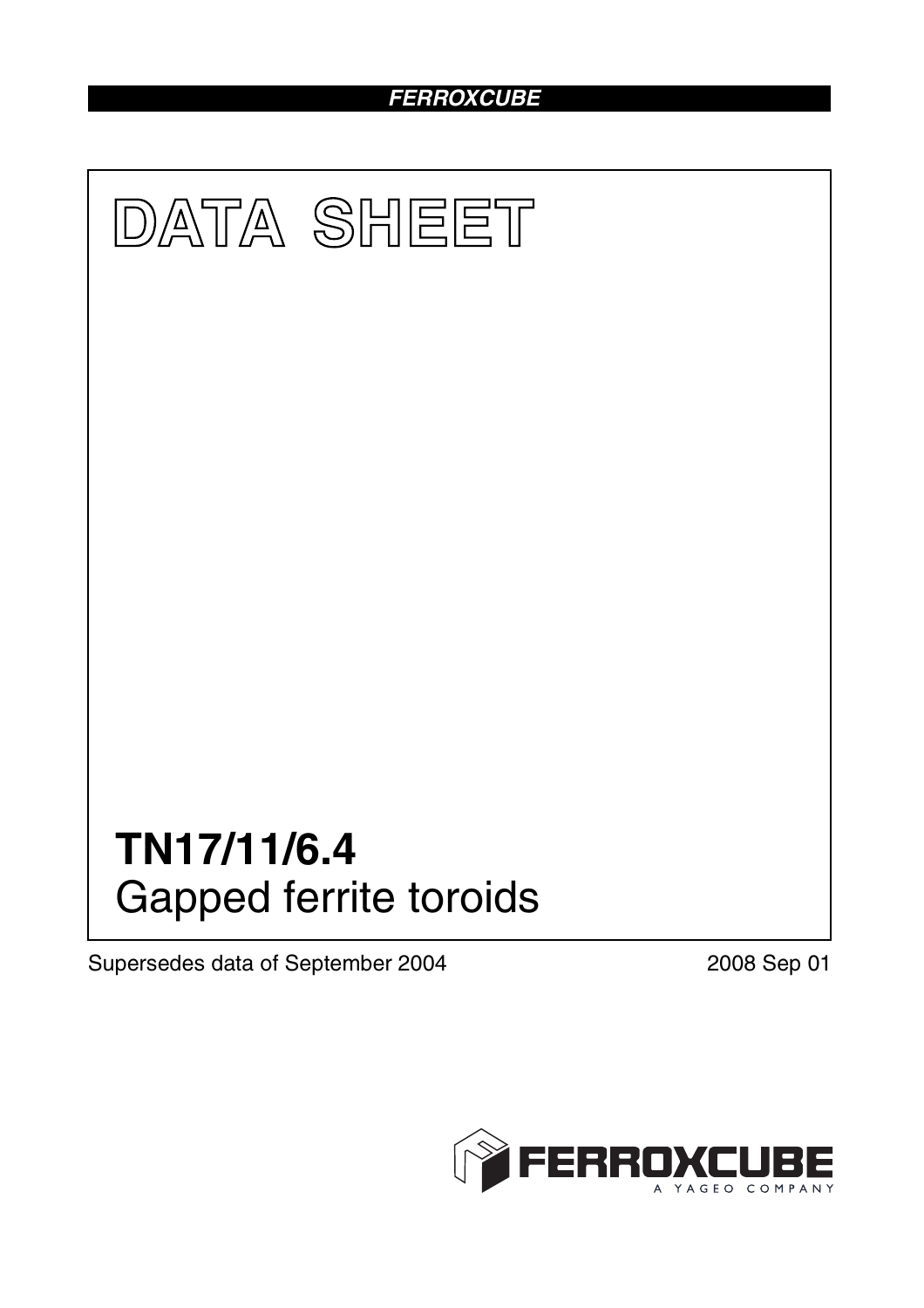# Gapped ferrite toroids TN17/11/6.4

## **RING CORES (TOROIDS)**

## **Effective core parameters**

| <b>SYMBOL</b>           | <b>PARAMETER</b> | <b>VALUE</b>  | <b>UNIT</b>     |
|-------------------------|------------------|---------------|-----------------|
| $\Sigma(I/A)$           | core factor (C1) | 2.24          | $mm-1$          |
| $V_{\rm e}$             | effective volume | 787           | mm <sup>3</sup> |
| $\mathsf{I}_\mathsf{e}$ | effective length | 42.0          | mm              |
|                         | effective area   | 18.7          | mm <sup>2</sup> |
| m                       | mass of core     | $\approx$ 3.7 | g               |

#### **Coating**

The cores are coated with polyamide 11 (PA11), flame retardant in accordance with *"UL 94V-2"*; UL file number E 45228 (M).

The colour is white.

Maximum operating temperature is 160 °C.

#### **Isolation voltage**

DC isolation voltage: 1500 V. Contacts are applied on the edge of the ring core, which is also the critical point for the winding operation.

#### **Ring core data**



| <b>GRADE</b>     | $A_L^{(1)}$<br>(nH) | μ <sub>e</sub> | <b>TYPE NUMBER</b> |
|------------------|---------------------|----------------|--------------------|
| 3C <sub>20</sub> | $52 \pm 15%$        | $\approx 90$   | TN17/6.4-3C20-A52  |
|                  | $72 \pm 15\%$       | $\approx$ 125  | TN17/6.4-3C20-A72  |
|                  | $88 \pm 15\%$       | $\approx$ 147  | TN17/6.4-3C20-A88  |
|                  | $92 \pm 15%$        | $\approx$ 160  | TN17/6.4-3C20-A92  |
|                  | $104 \pm 15\%$      | $\approx$ 173  | TN17/6.4-3C20-A104 |

#### **Note**

1. Winding equally distributed over the circumference.

## **Properties of cores under power conditions**

|                  | B (mT) at                                        | CORE LOSS (W) at                                |                                                 |  |
|------------------|--------------------------------------------------|-------------------------------------------------|-------------------------------------------------|--|
| <b>GRADE</b>     | $H = 1200$ A/m;<br>$f = 10$ kHz;<br>$T = 100 °C$ | $f = 100$ kHz;<br>$B = 100$ mT;<br>$T = 100 °C$ | $f = 100$ kHz;<br>$B = 200$ mT;<br>$T = 100 °C$ |  |
| 3C <sub>20</sub> | ~100                                             | $\leq 0.070$                                    | $\leq 0.47$                                     |  |